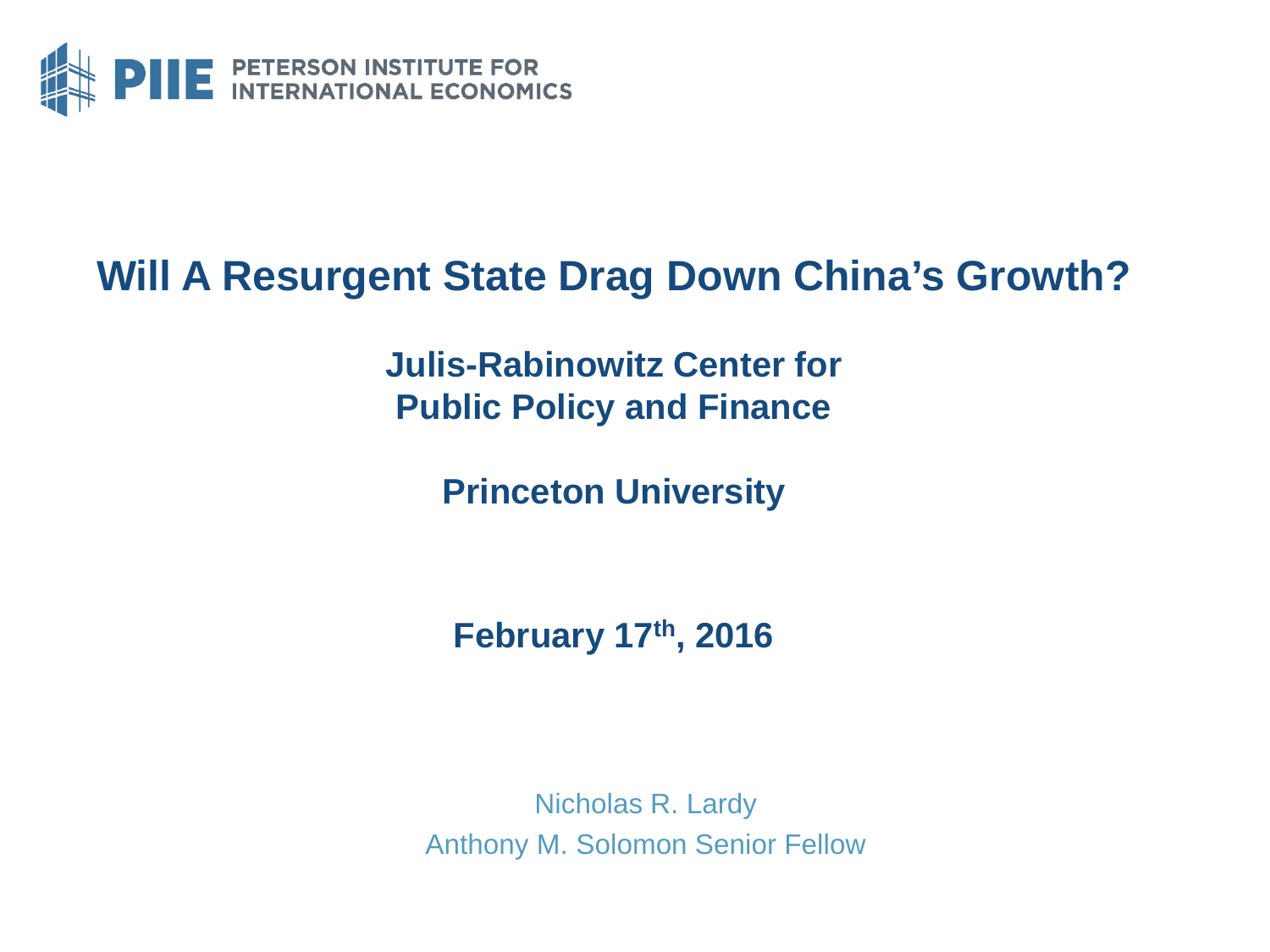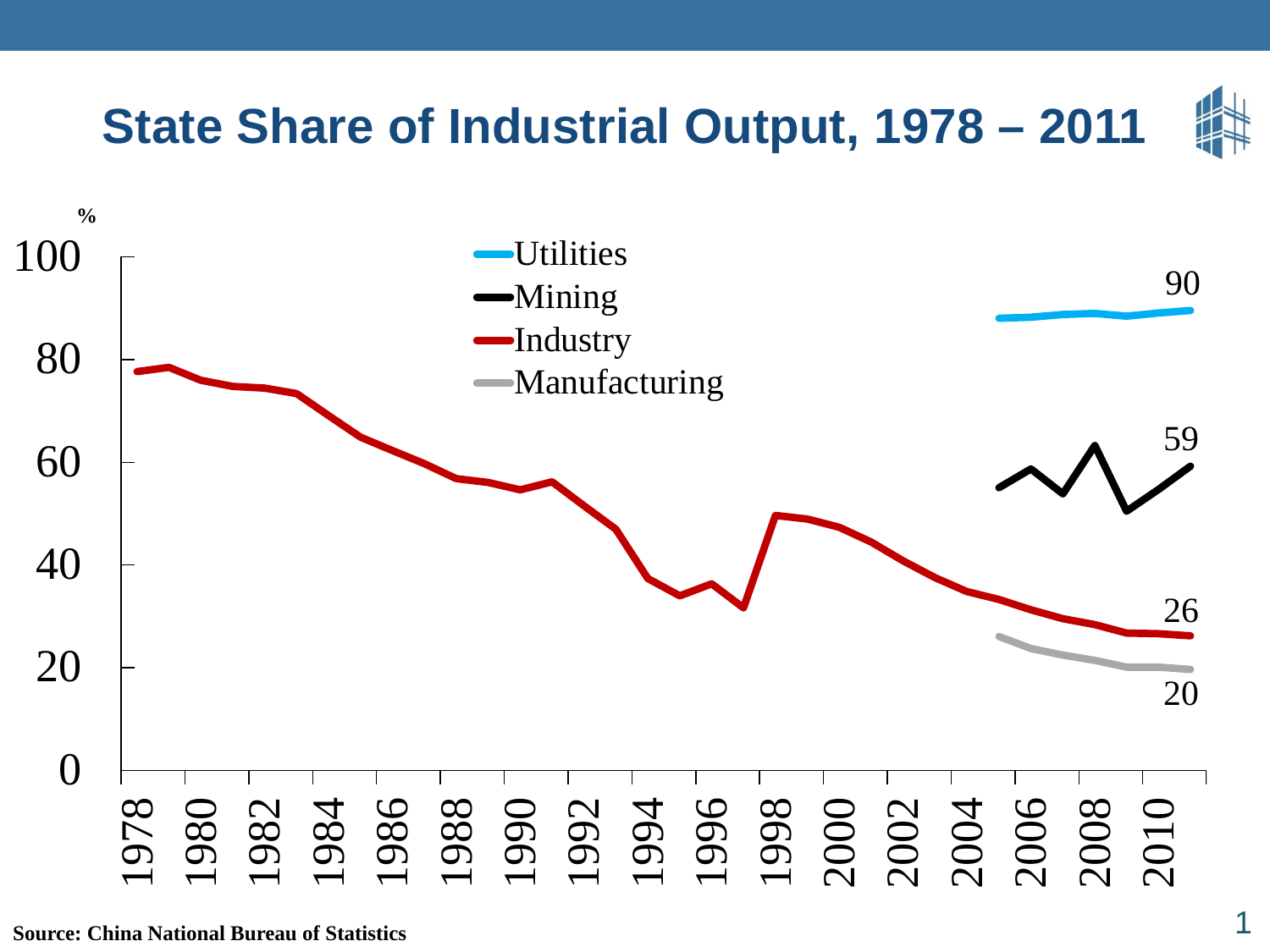

**Source: Lardy, Nicholas R.** *Markets over Mao***. Peterson Institute for International Economics, 2014** 2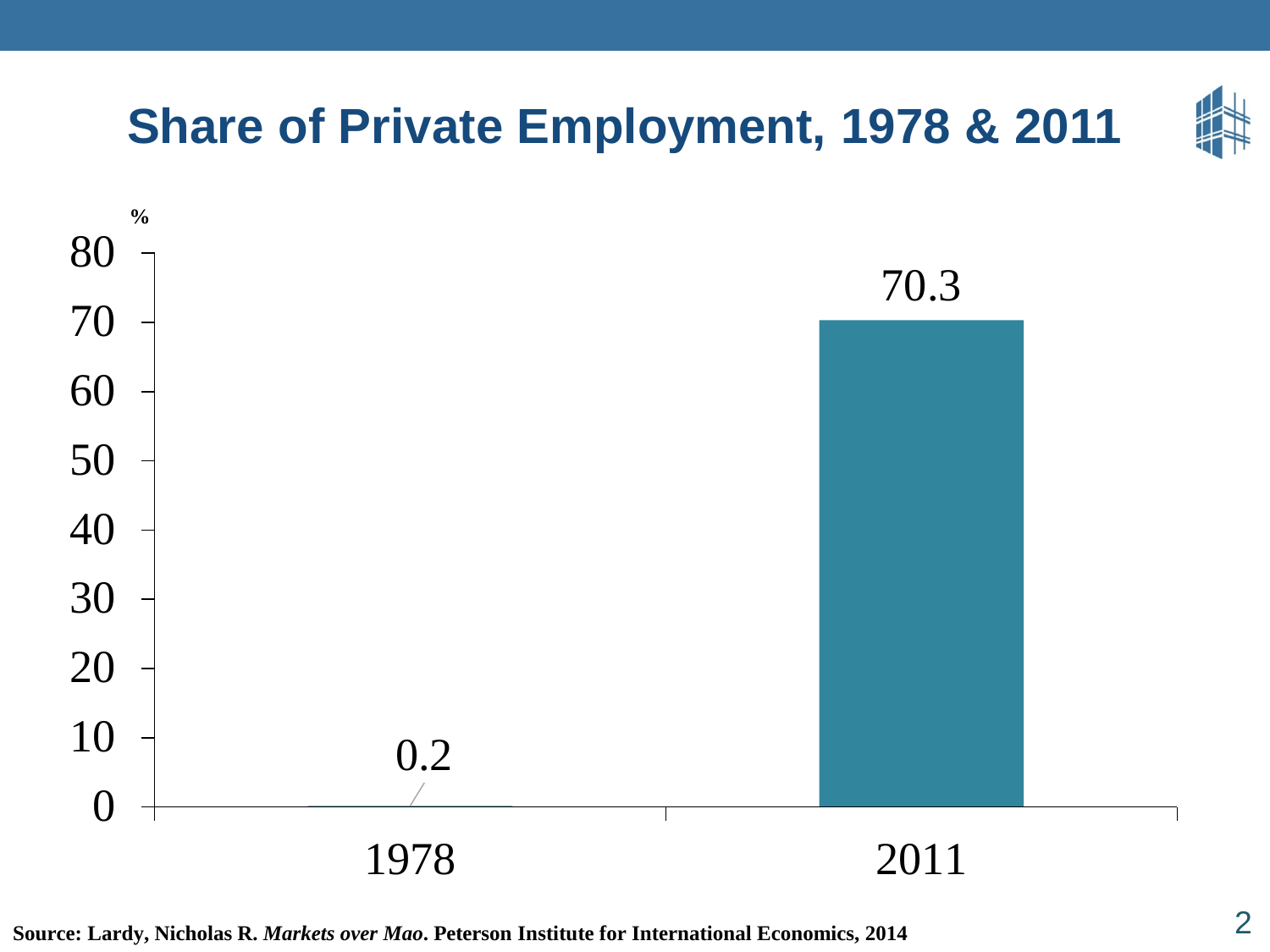#### **The Sources of China's Exports by Ownership, 1995 – 2015 %**  1999 2000<br>2003 2006 2000 2013<br>2003 2006 2000 2013<br>2003 2000 2000 2013

- Foreign - Private - State

**Source: General Administration of Customs of China** 3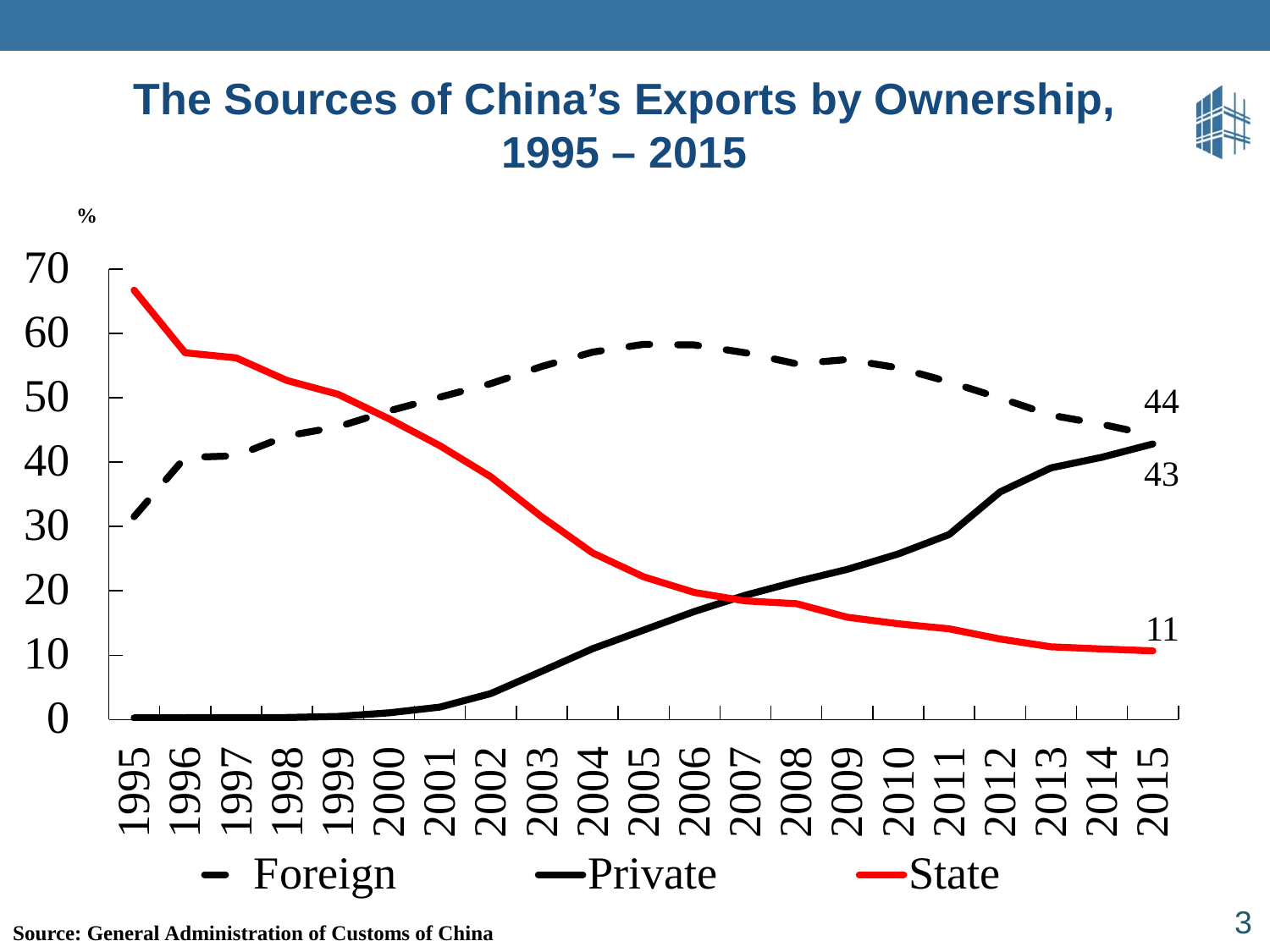## **Return on Assets of Industrial Enterprises, 1996 – 2015**

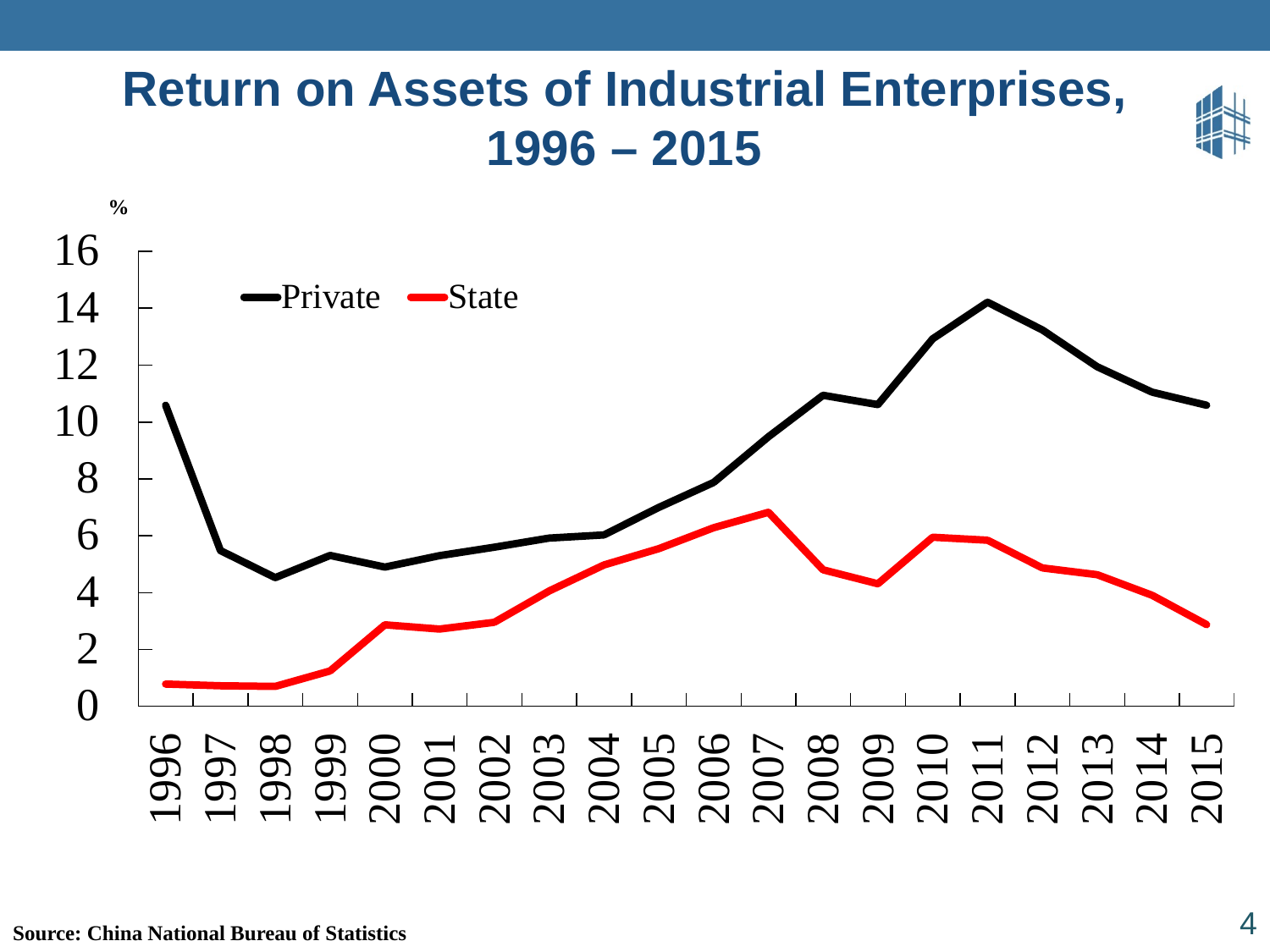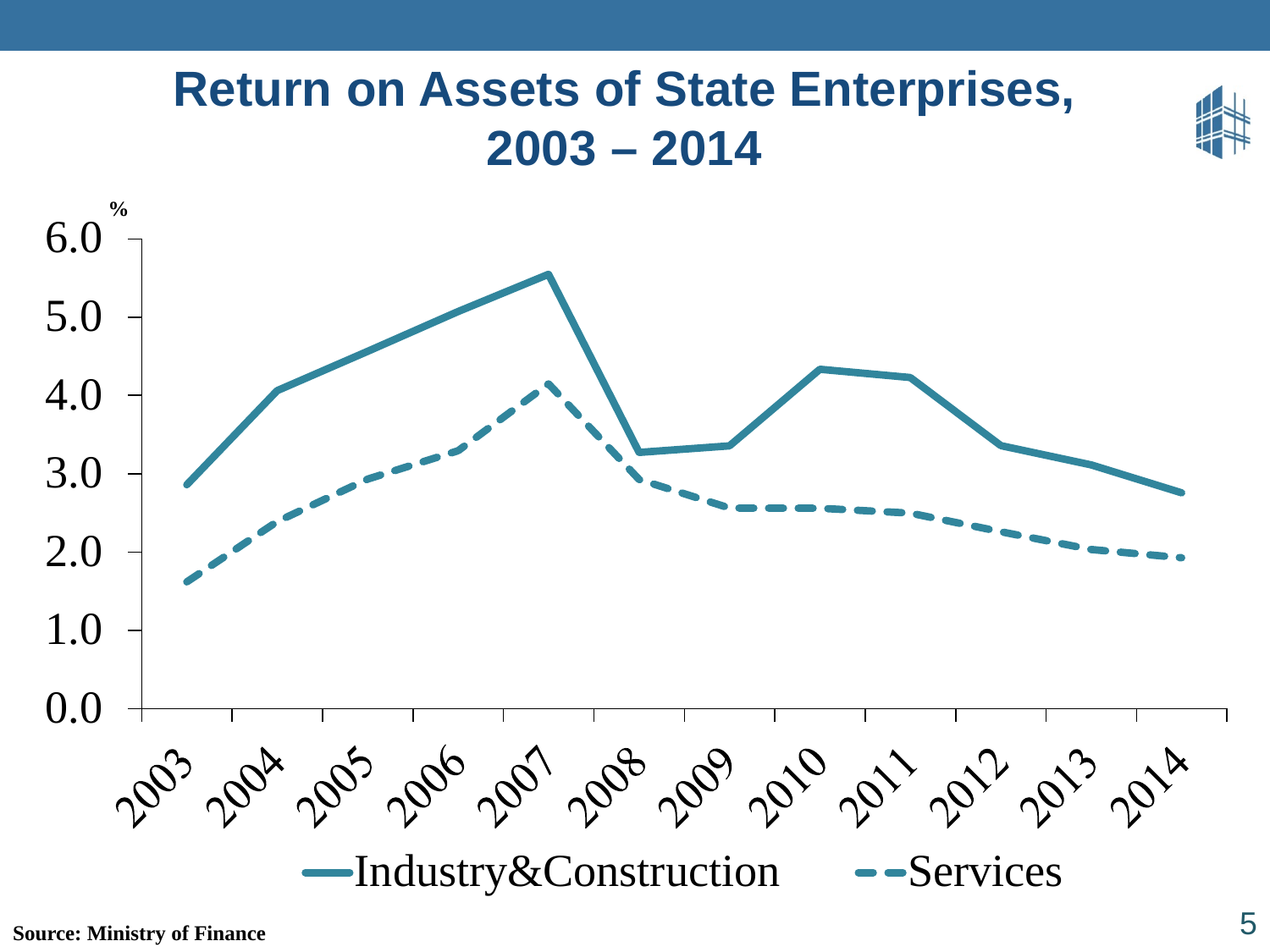#### **Retained Earnings as A Share of Investment, 1992 – 2014**



**Source: China National Bureau of Statistics** 6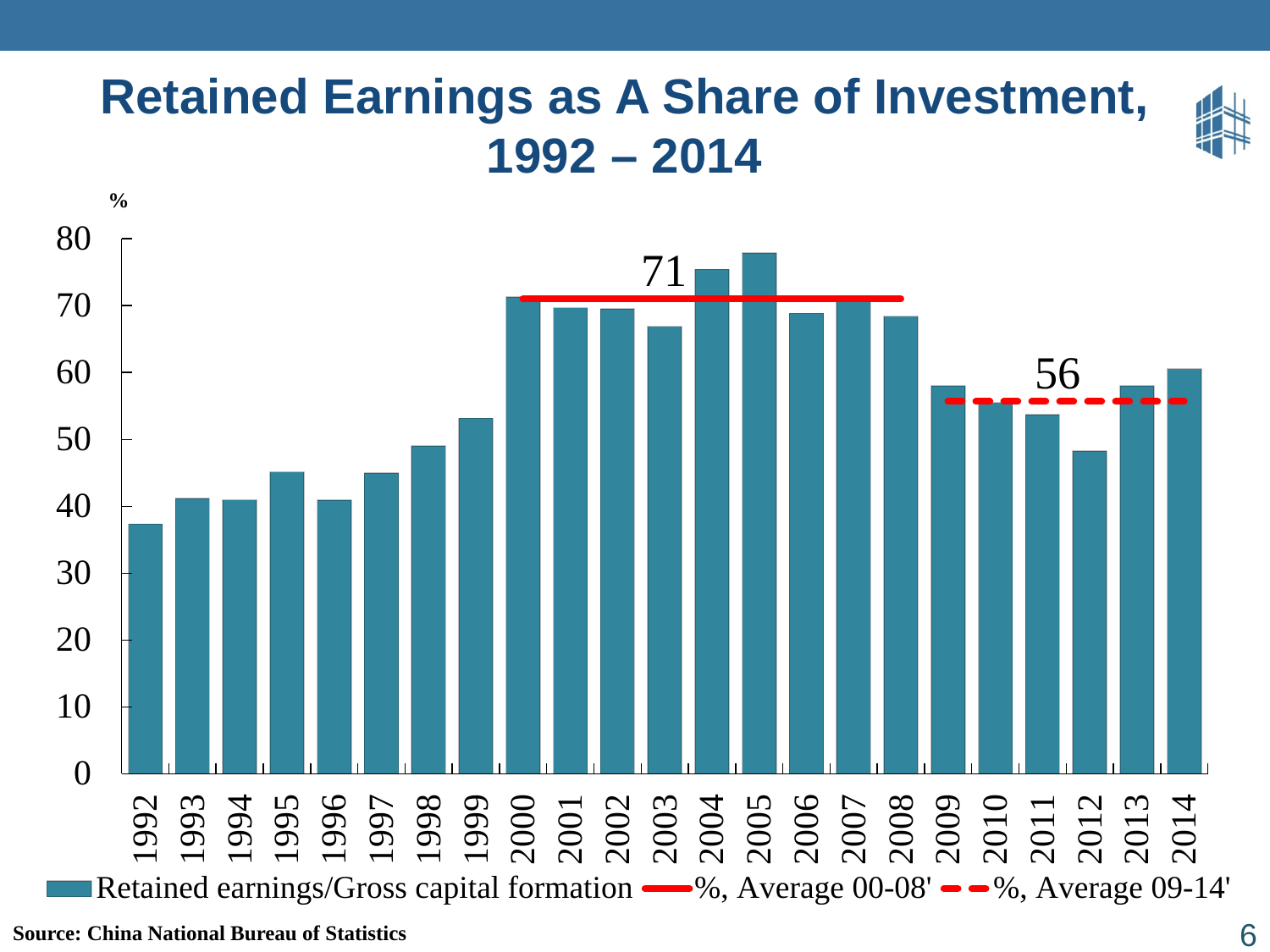### **Share of RMB Loans Outstanding, 1995, 2009 & 2013**

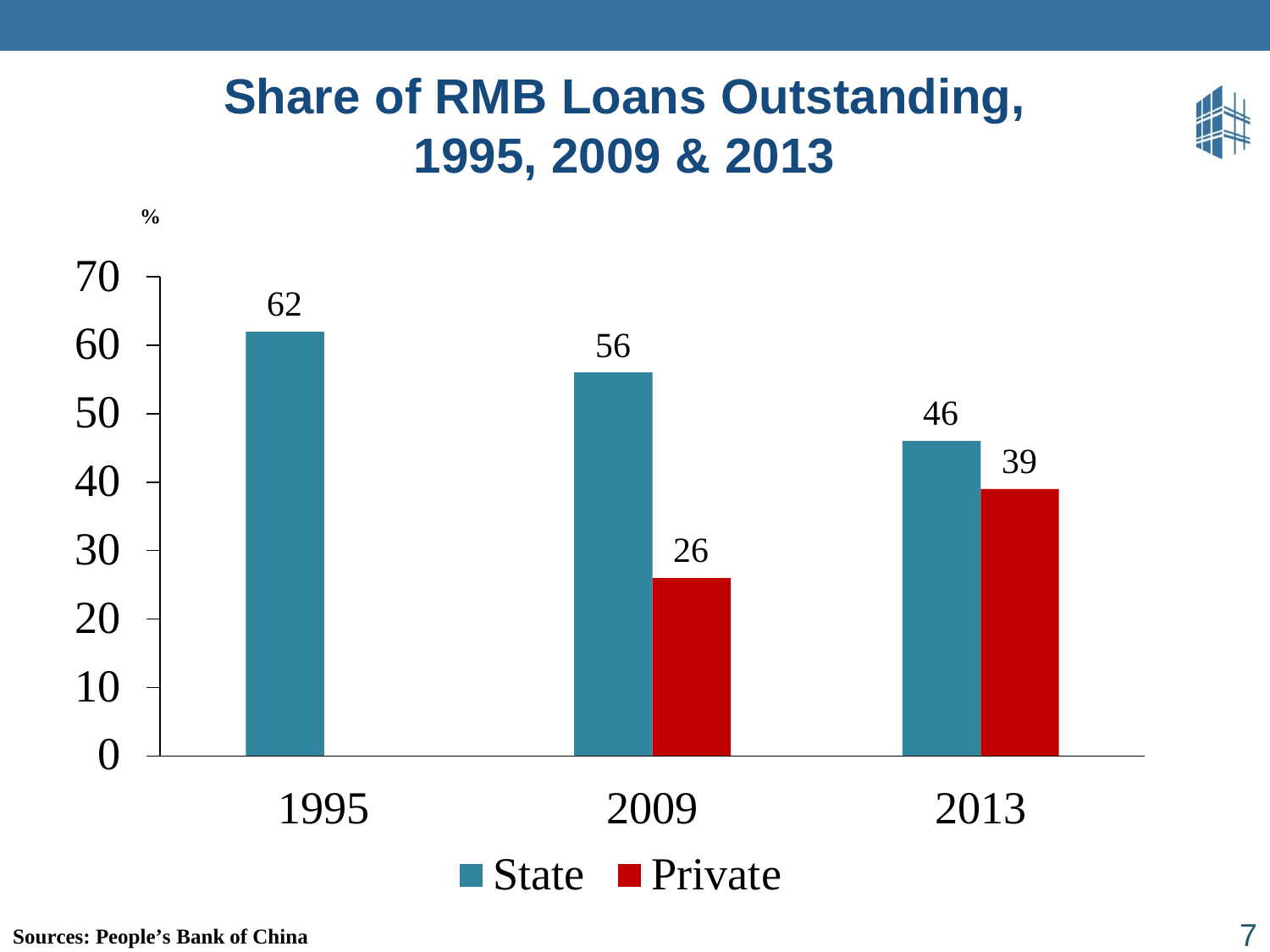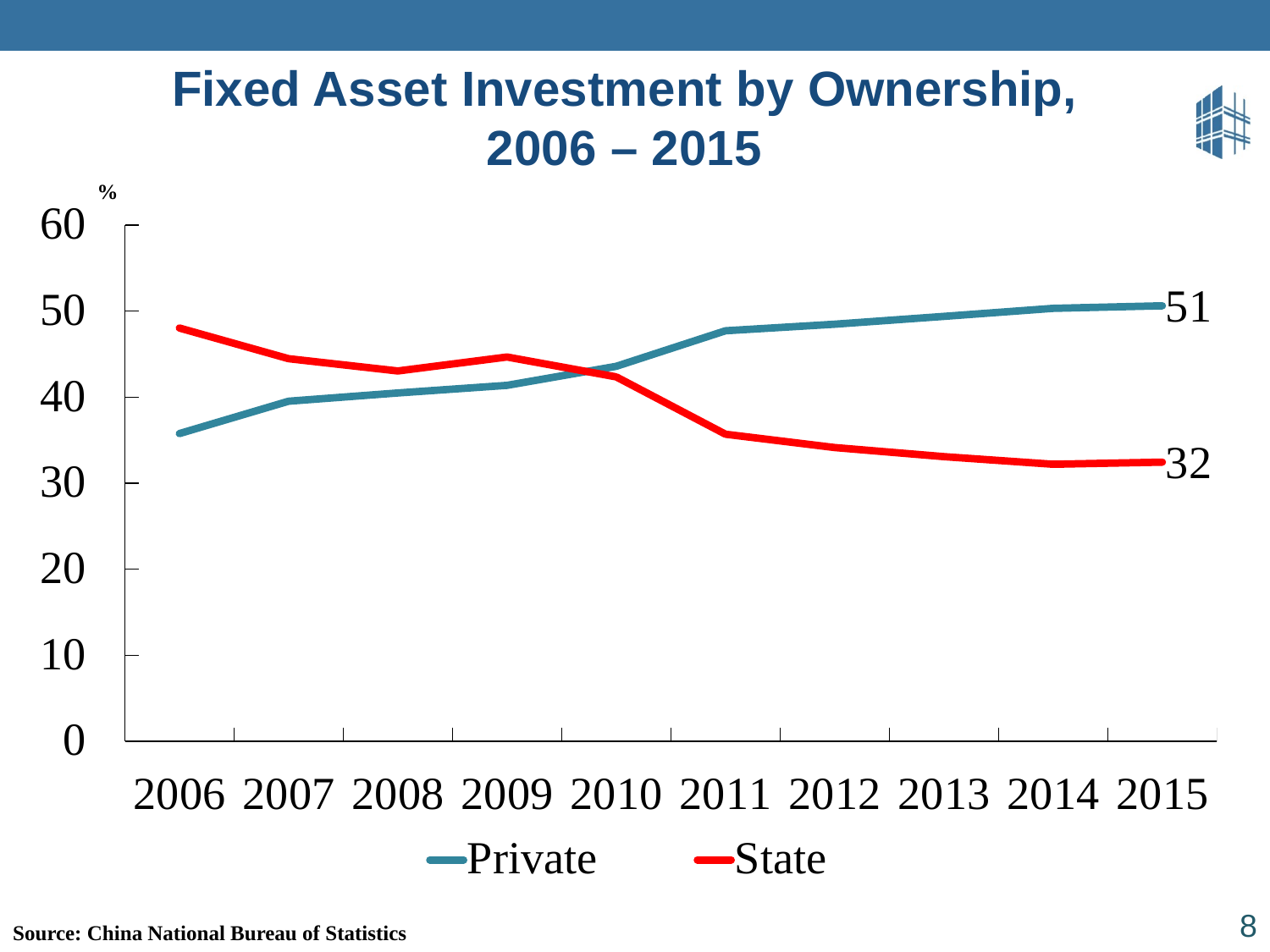# **SOE Reforms: Recent Mega Mergers**



- China International Travel Services Group Corp & China National Travel Service (HK)
- CNR Corp & CSR Corp
- China Metallurgical Group & China Minmetals Corp
- China Ocean Shipping Group (COSCO) & China Shipping Group
- China Power Investment Corp & State Nuclear Power Technology Corp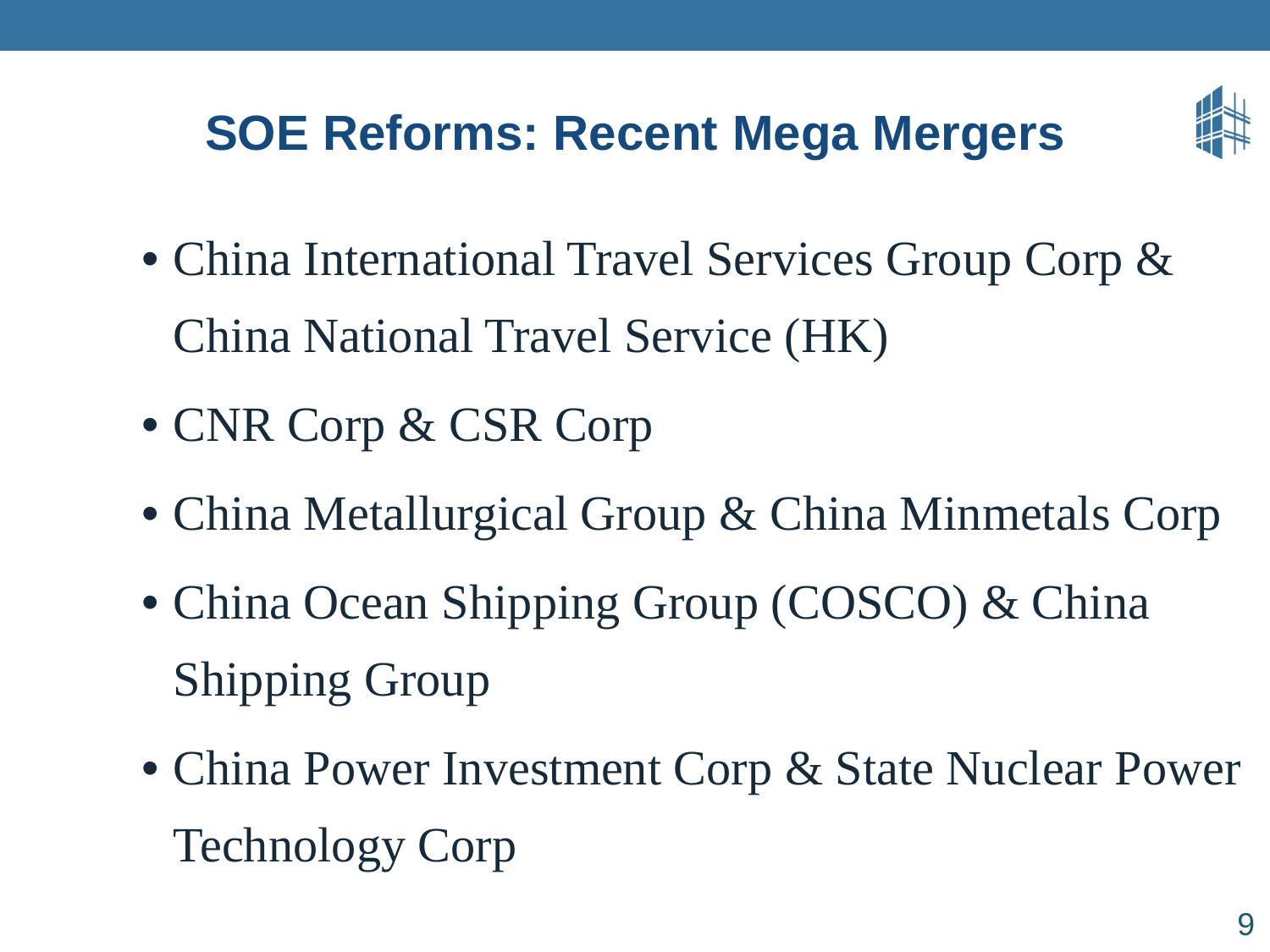#### **Return on Assets of Central SASAC Firms, 2005 – 2014**



**Source: State-owned Assets Supervision and Administration Commission of the State Council (SASAC)** 10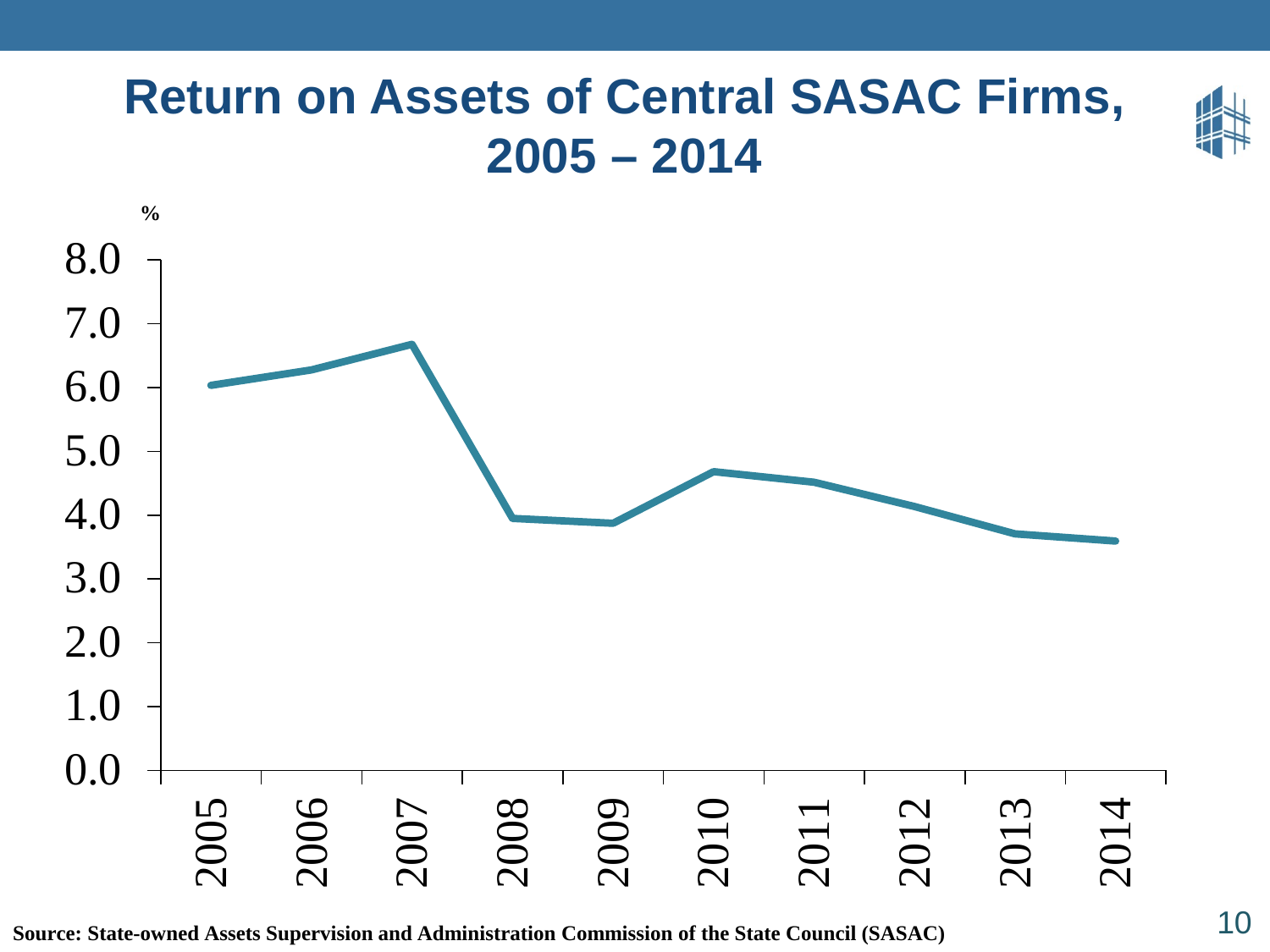#### **Softening Private Investment Growth, Feb 2006 – Oct 2016**

**% (year over year)** 

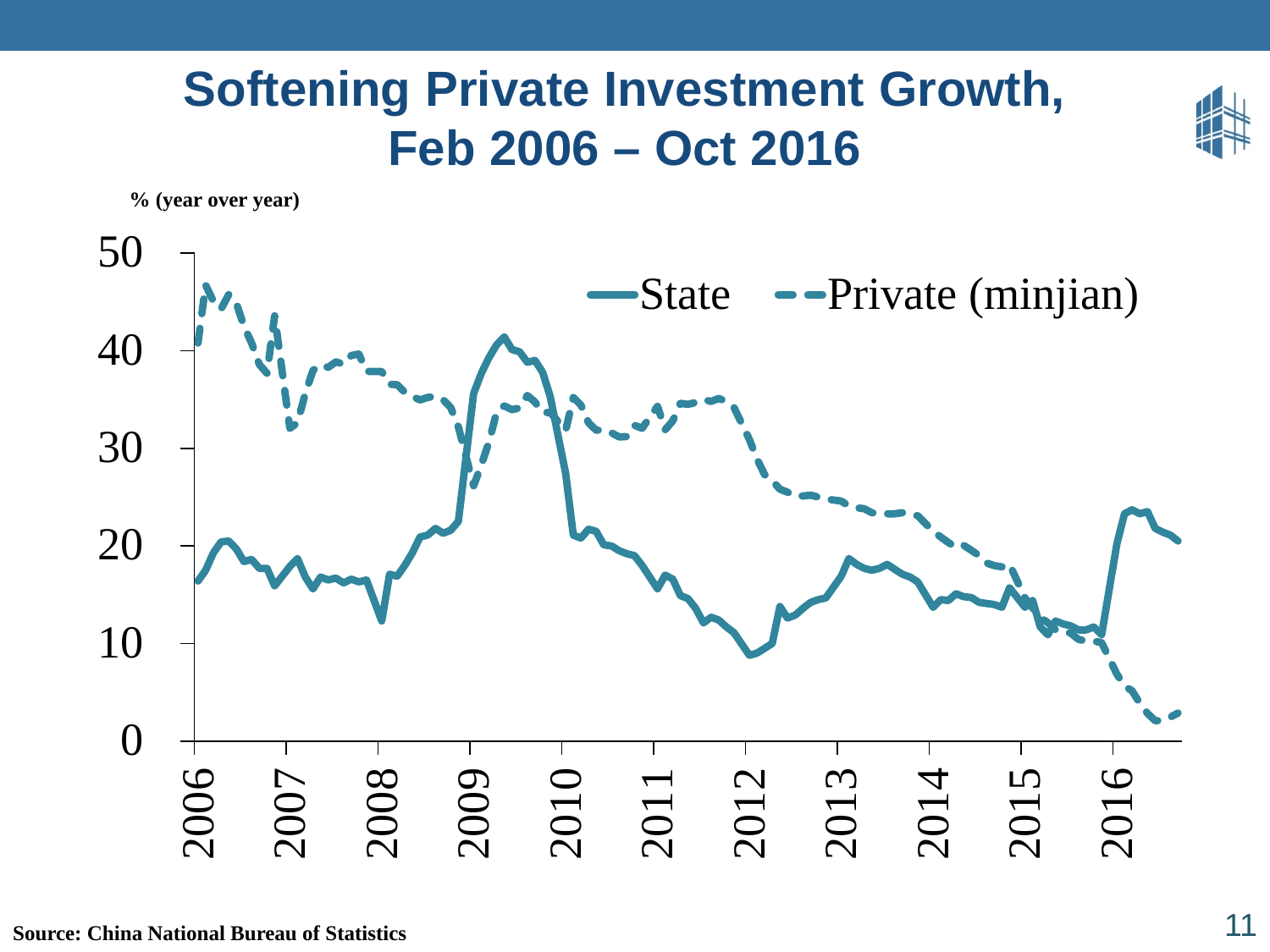

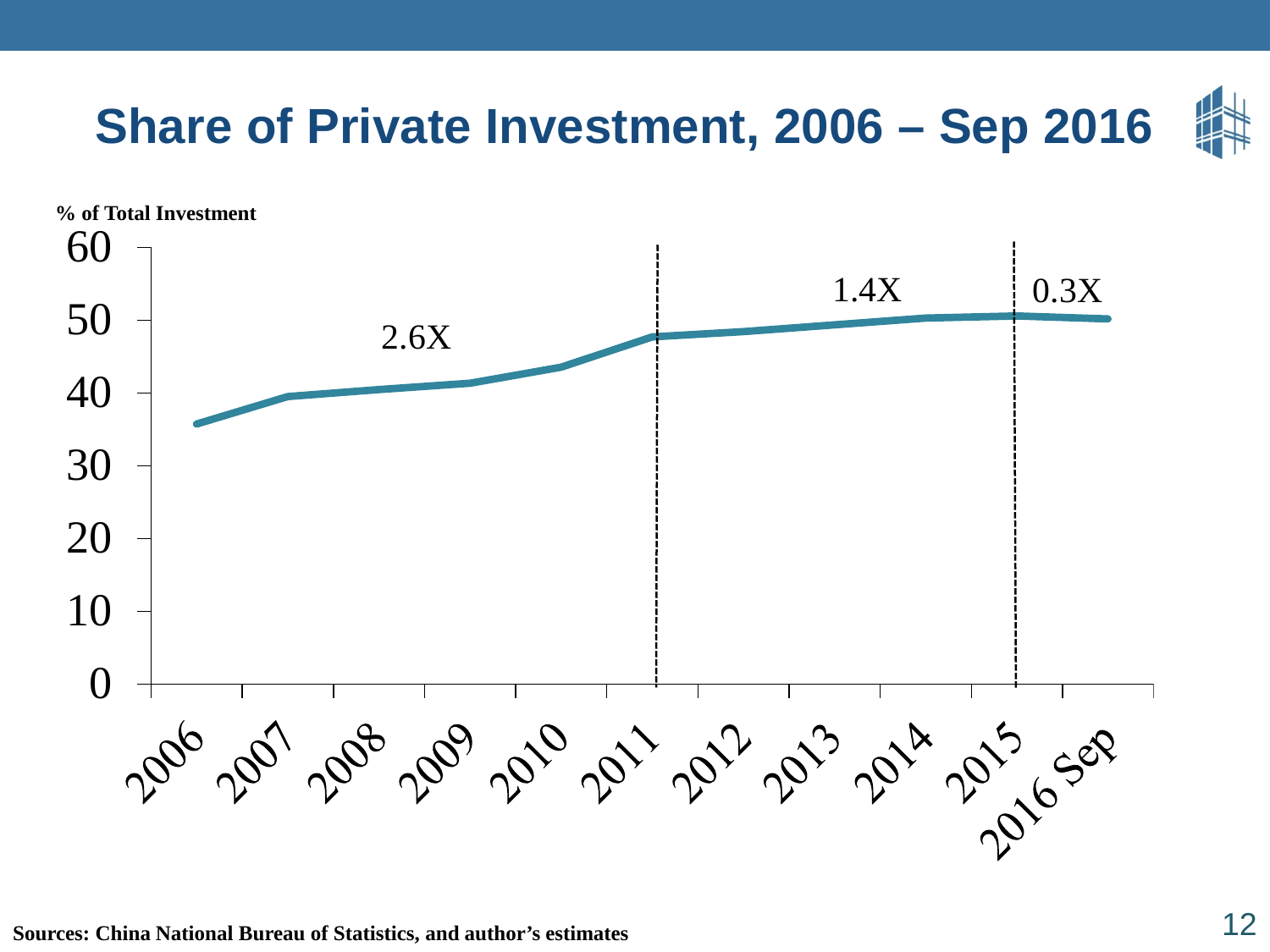#### **Growth of Infrastructure Investment and Total Investment, 2006 – Oct 2016**



**Source: China National Bureau of Statistics** 13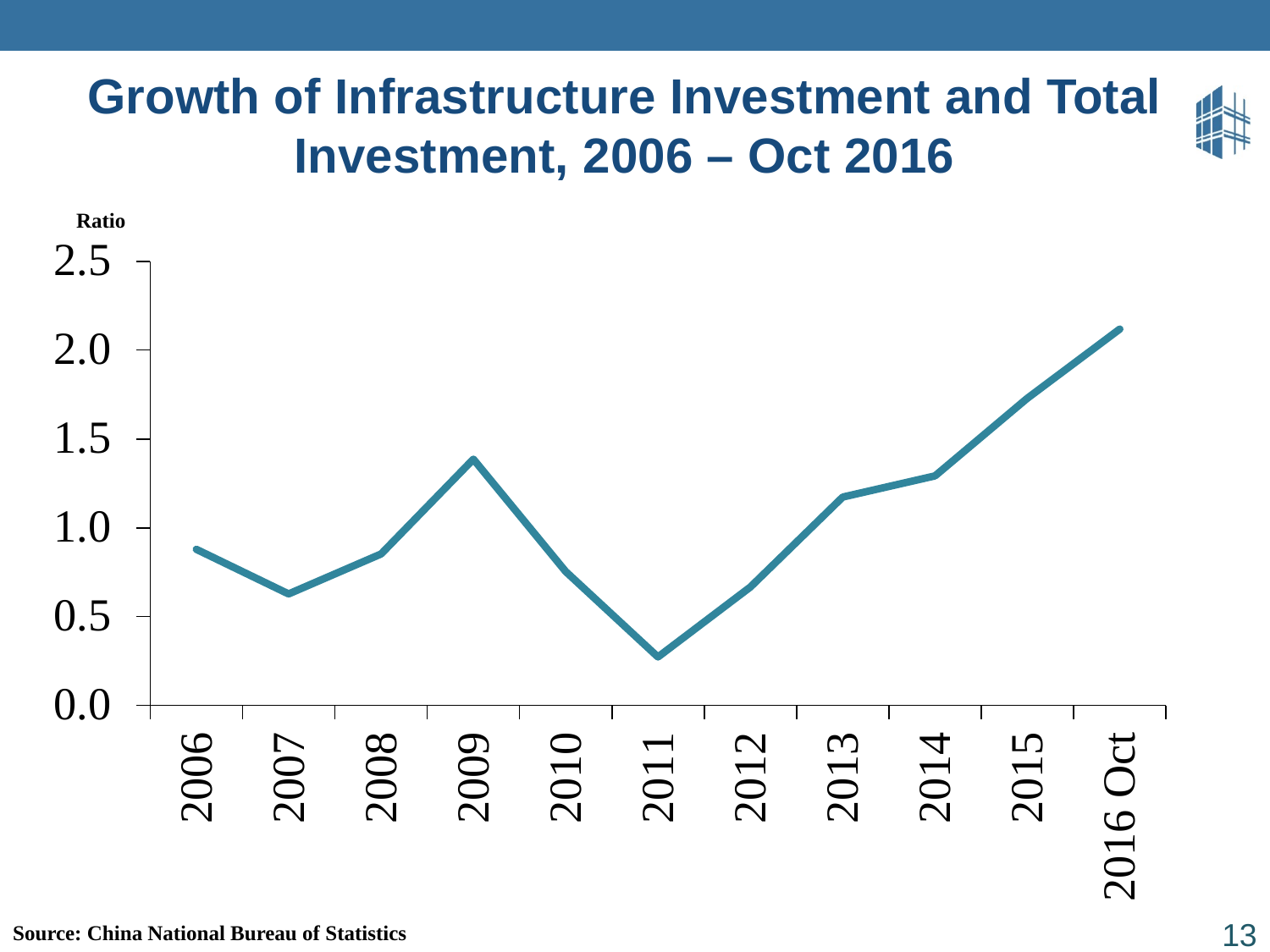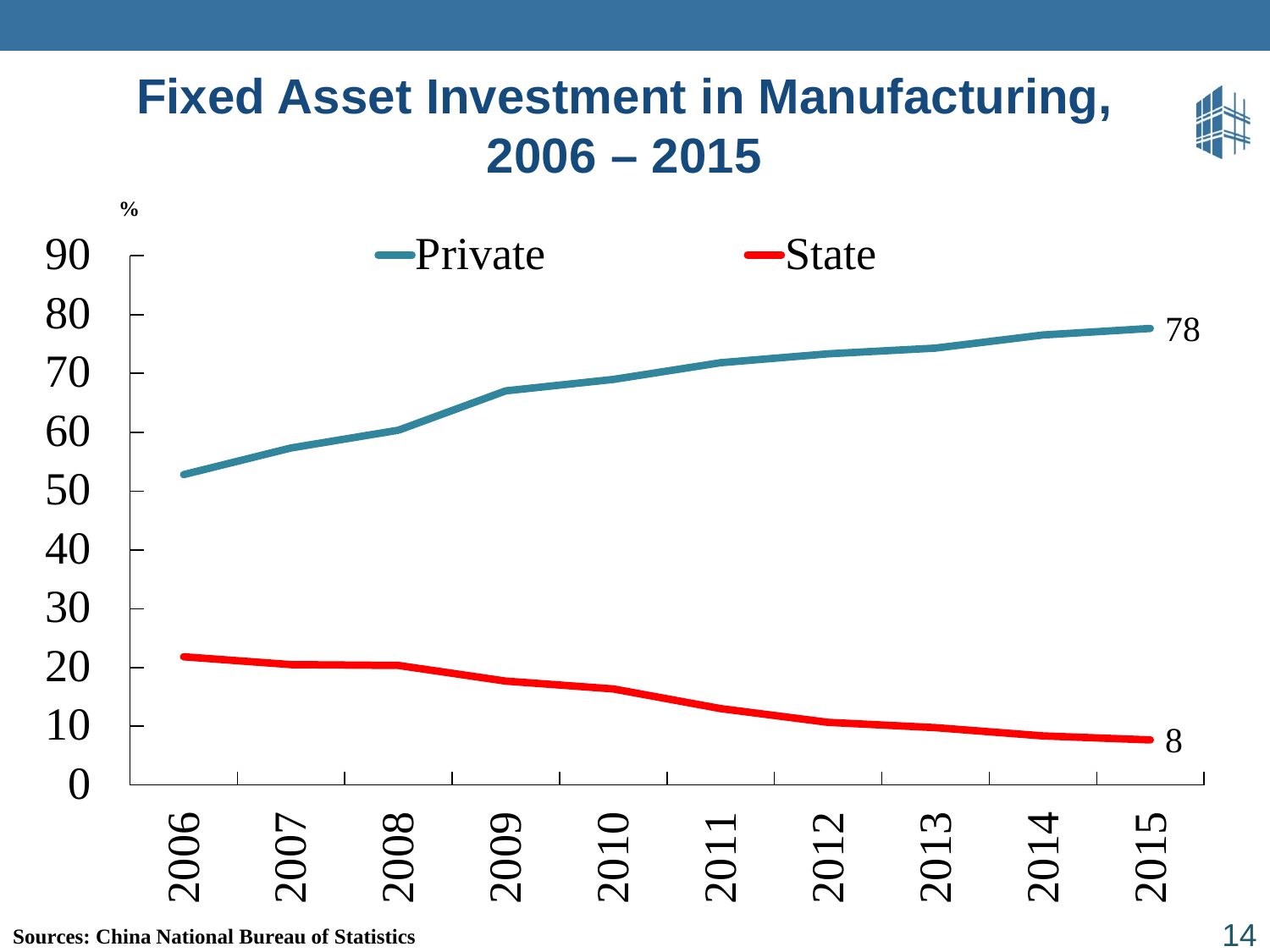## **Growth of Industry/Construction and Tertiary Industry, 2010 – 2015**

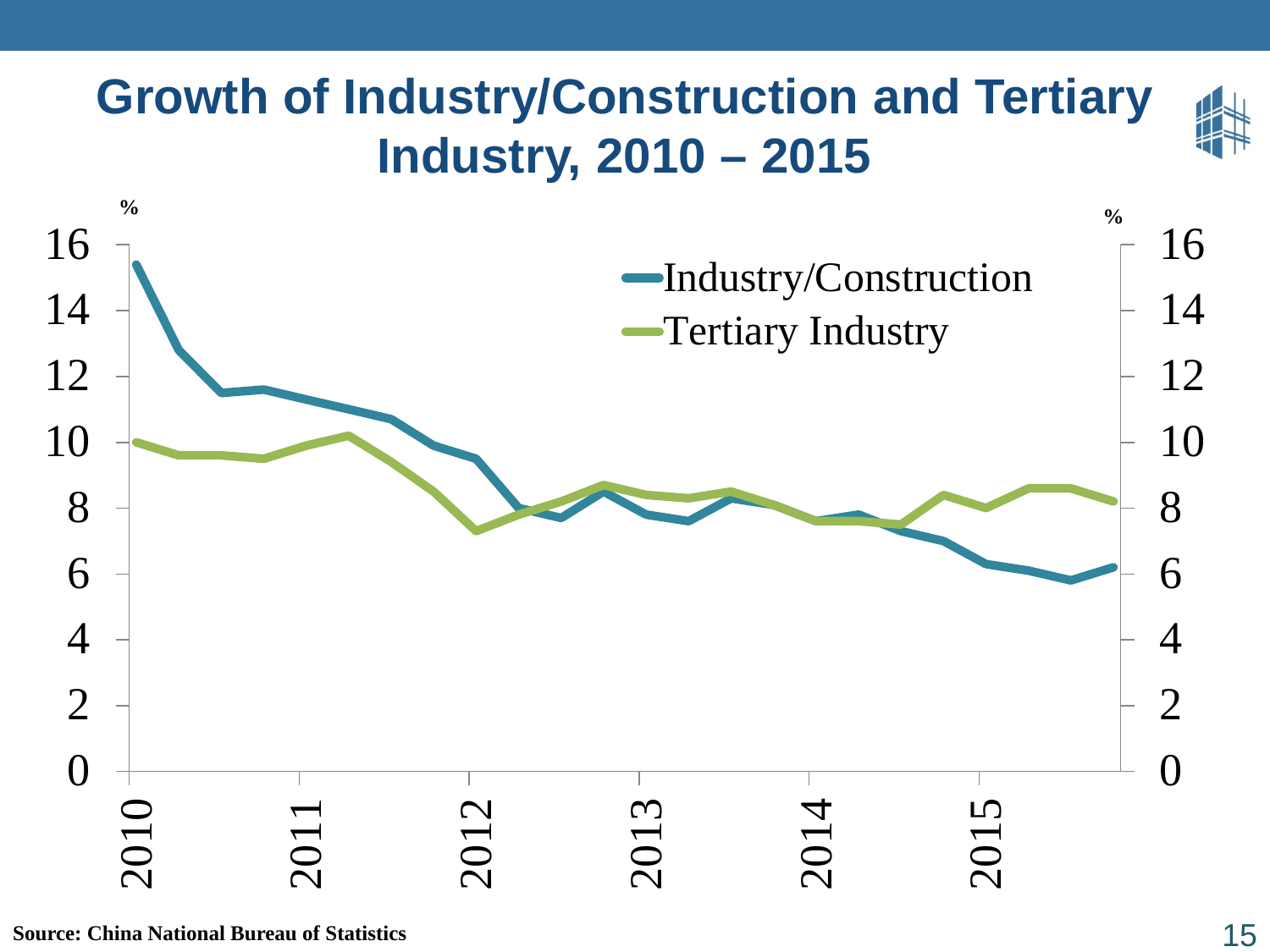

#### **Sources: China National Bureau of Statistics** 16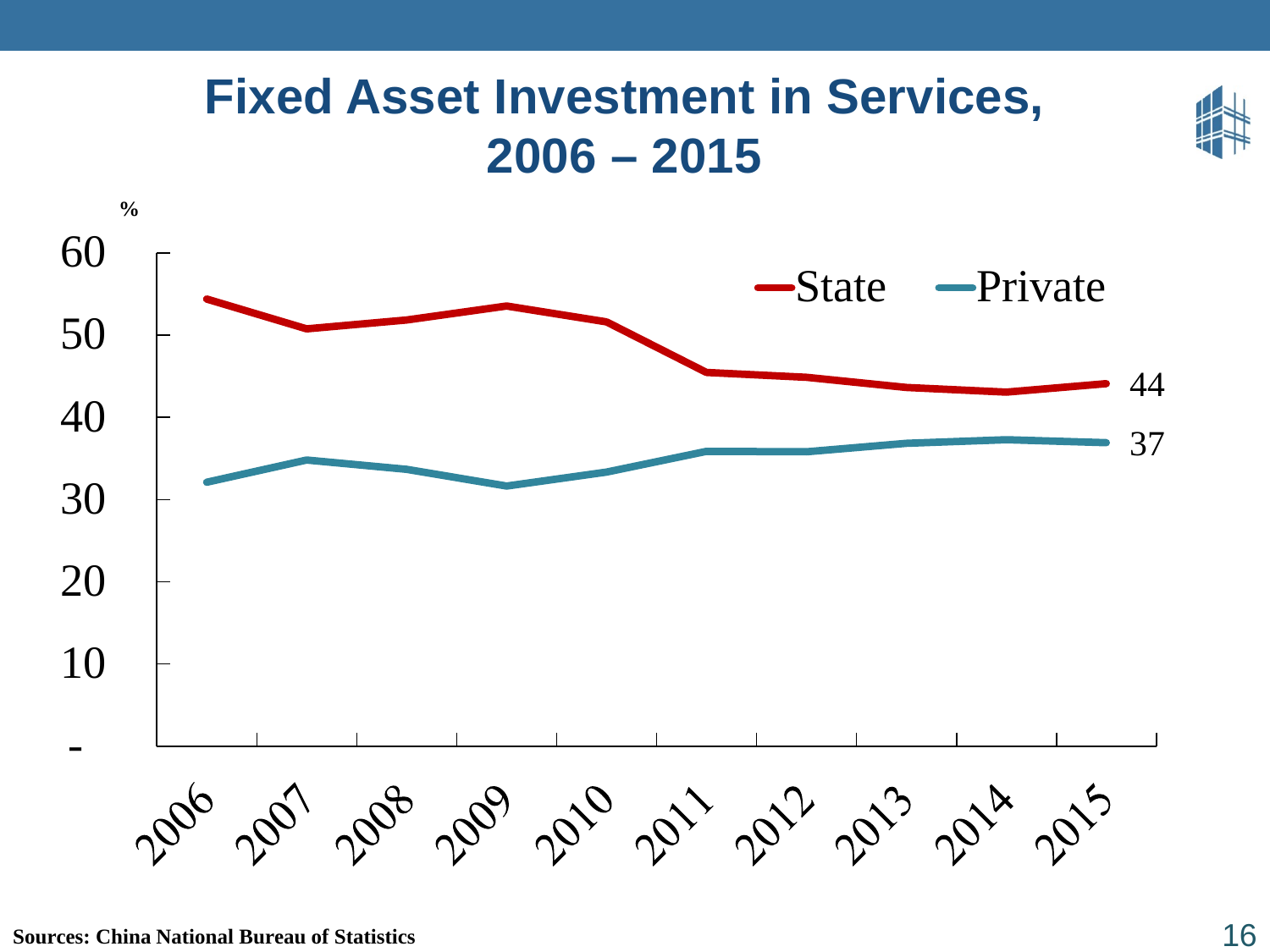#### **State Profits and Investment, 2007 and 2014**



**Sources: China National Bureau of Statistics, Ministry of Finance, and author's calculations** 17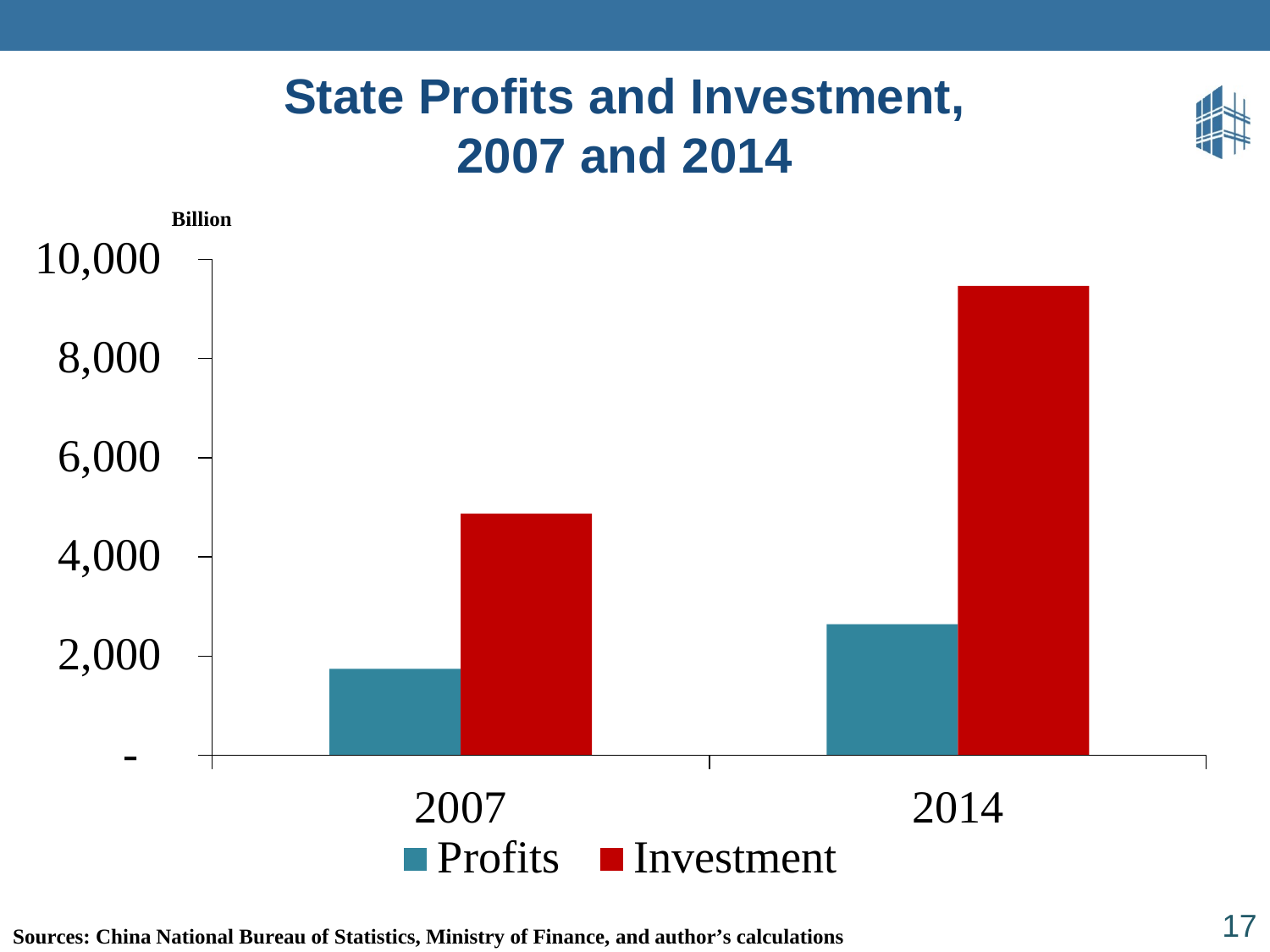## **Share of RMB Loans Outstanding, 1995, 2009, 2013, & 2014**

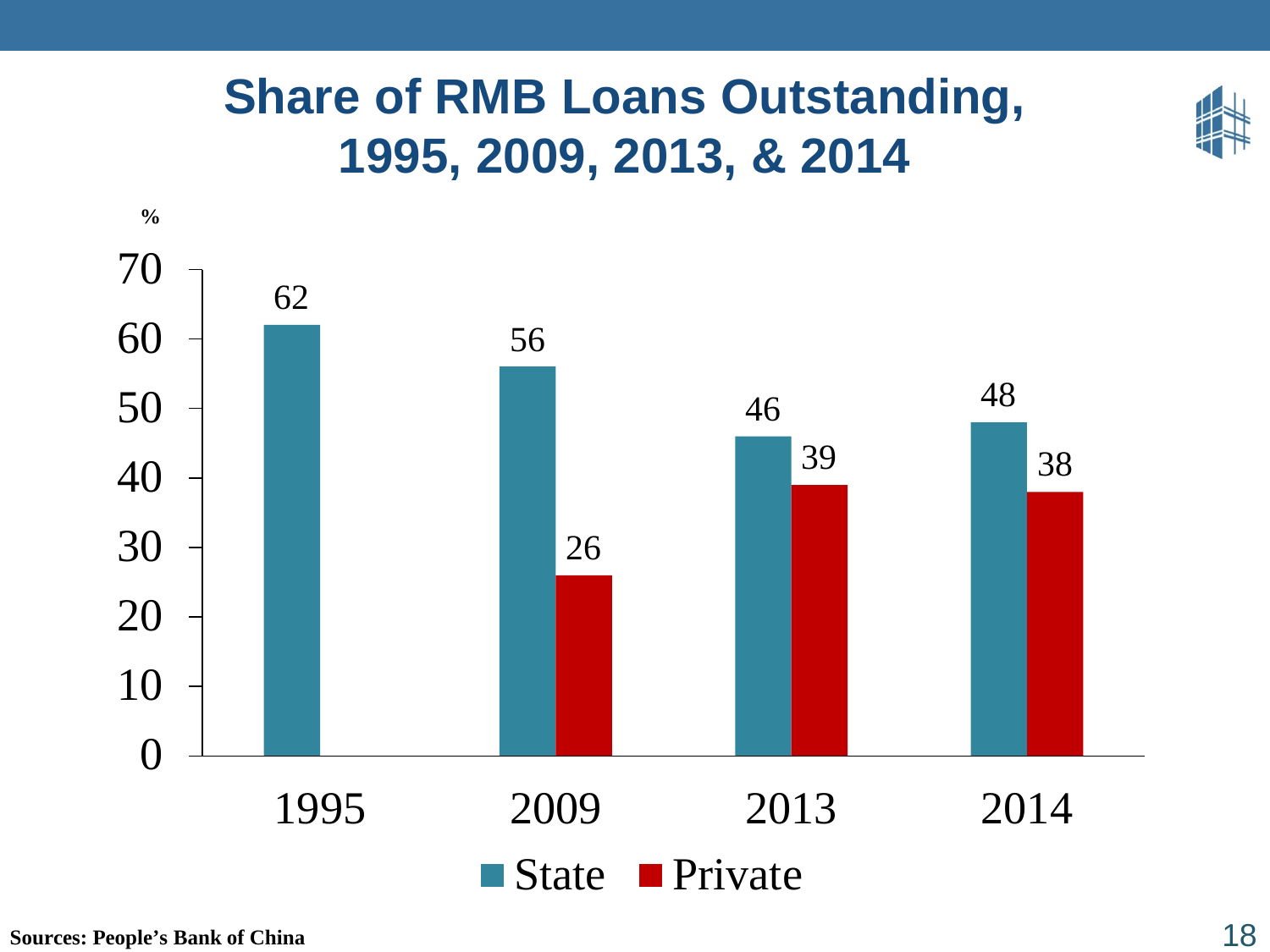#### **Investment Financed by State Budget, 2006 – 2015**